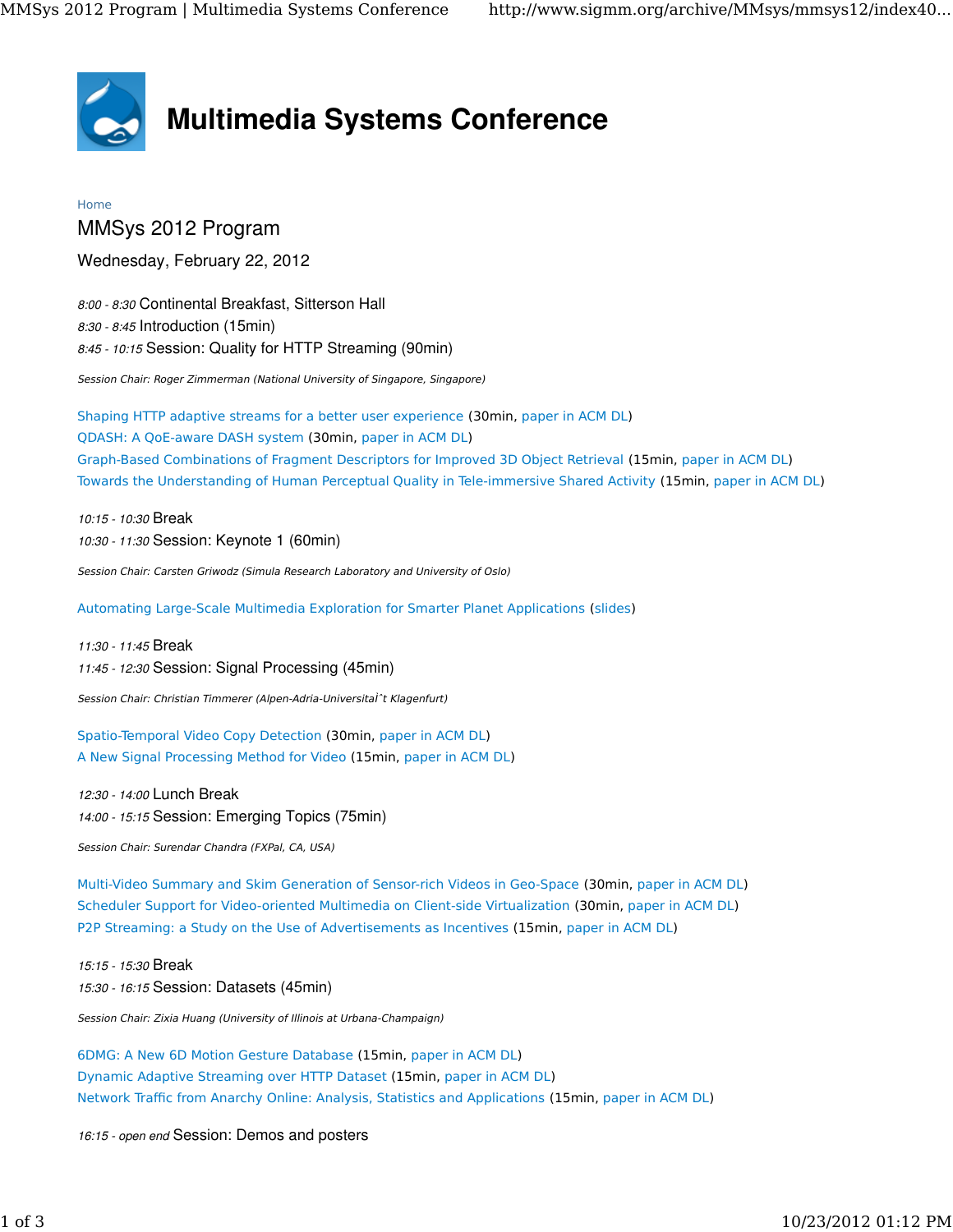Session Chair: HaÌŠkon K. Stensland (University of Oslo)

NextSharePC: An Open-Source BitTorrent-based P2P Client Supporting SVC (paper in ACM DL) synchronous MediaSharing: Social and Communal Media Consumption for Geographically Dispersed Users (paper in ACM DL)

Collaborative Video Playback on a Federation of Tiled Mobile Projectors enabled by Visual Feedback (paper in ACM DL)

## Thursday, February 23, 2012

8:00 - 8:30 Continental Breakfast, Sitterson Hall 8:30 - 10:00 Session: Supporting 3D Content (90min)

Session Chair: Michael Zink (University of Massachusetts at Amherst)

The n-Dimensional Display Interface: A More Elastic Narrow Waist for the Display Pipeline (30min, paper in ACM DL) Copy Detection of 3D Videos (30min, paper in ACM DL) Adaptive 3D Texture Streaming in M3G-based Mobile Games (15min, paper in ACM DL) Quality Selection for Dynamic Adaptive Streaming over HTTP with Scalable Video Coding (15min, paper in ACM DL)

10:00 - 10:15 Break 10:15 - 11:15 Session: Keynote 2 (60min)

Session Chair: Mark Claypool (Worcester Polytechnic Institute)

Content Delivery Considerations for Different Types of Internet Video (slides)

11:15 - 11:30 Break 11:30 - 12:15 Session: Adapting to Mobility (part 1, 45min)

Session Chair: Andreas Petlund (University of Oslo)

Receiver Driven Rate Adaptation (30min, paper in ACM DL) Adaptive Scalable Video Streaming in Wireless Networks (15min, paper in ACM DL)

12:15 - 13:30 Lunch Break 13:30 - 14:15 Session: Adapting to Mobility (part 2, 45min)

Session Chair: Andreas Petlund (University of Oslo)

Mobile JND: Environment Adapted Perceptual Model and Mobile Video Quality Enhancement (30min, paper in ACM DL) Collaborative Caching for Efficient Dissemination of Personalized Video Streams in Resource Constrained Environments (15min, paper in ACM DL)

14:15 - 14:30 Break 14:30 - 16:15 Session: Adapting to Infrastructures (105min)

Session Chair: Gwendal Simon (Telecom Bretagne)

AngelCast: Cloud-based Peer-Assisted Live Streaming Using Optimized Multi-Tree Construction. (30min, paper in ACM DL) A Longitudinal View of HTTP Video Streaming Performance (30min, paper in ACM DL) Experimental Study of Video Uploading from Mobile Devices with HTTP Streaming (30min, paper in ACM DL) Synchronized Delivery of Multimedia Content over Uncoordinated Broadcast Broadband Networks (15min, paper in ACM DL)

16:15 - Visit to Ackland Museum